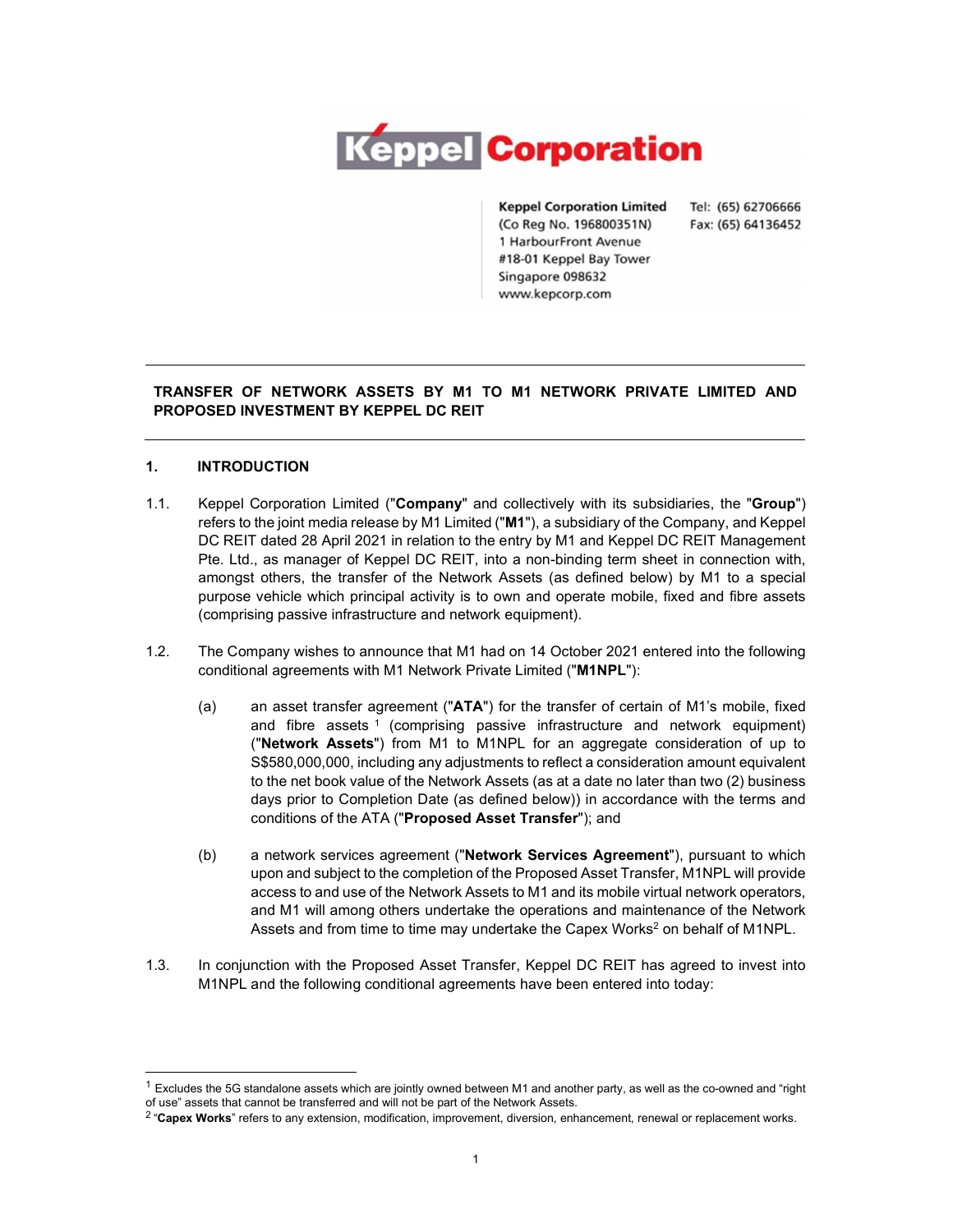- (a) a bond subscription deed ("Bond Subscription Deed") between (i) M1NPL, and (ii) Perpetual (Asia) Limited (in its capacity as trustee of Keppel DC REIT) (the "Trustee") for the subscription by the Trustee and/or its nominees (the "Keppel DC REIT Subscribers") of bonds to be issued by M1NPL for a total subscription amount of S\$88,700,000 subject to the terms and conditions of the Bond Subscription Deed ("M1NPL Bond Subscription"); and
- (b) a subscription and shareholders' agreement ("SSHA") between M1NPL and KDCR Singapore 2 Pte. Ltd. ("KDCR Singapore 2"), a wholly-owned subsidiary of Keppel DC REIT, pursuant to which KDCR Singapore 2 has agreed to subscribe for, and M1NPL has agreed to issue and allot, 1,000,000 new preference shares in the capital of the M1NPL ("M1NPL Preference Shares") to KDCR Singapore 2 for an aggregate consideration of S\$1,000,000 ("M1NPL Preference Shares Subscription" and together with the M1NPL Bond Subscription, the "Proposed Keppel DC REIT Investment").
- 1.4. The Proposed Asset Transfer and Proposed Keppel DC REIT Investment are inter-conditional and completion of the Proposed Asset Transfer ("Completion") and completion of the Proposed Keppel DC REIT Investment are to take place on the same day ("Completion Date").
- 1.5. The Proposed Asset Transfer involves the disposal of M1's interests in the Network Assets to M1NPL, which will be an indirect jointly controlled entity of the Company and Keppel DC REIT following completion of the Proposed Keppel DC REIT Investment. Accordingly, the Proposed Asset Transfer constitutes a "discloseable transaction" under Rule 1010 in Chapter 10 of the listing manual ("Listing Manual") of the Singapore Exchange Securities Trading Limited (the "SGX-ST") and is not subject to the approval of the shareholders of the Company being obtained at an extraordinary general meeting. For further details on the relative figures in respect of the Proposed Asset Transfer computed on the bases set out in Rule 1006 of the Listing Manual, please refer to paragraph 6 of this Announcement.
- 1.6. Based on the representations and confirmations by Keppel DC REIT to the Company in accordance with the shareholding interests, as at the latest practicable date, being 8 October 2021 ("Latest Practicable Date"), no interested person's interest in Keppel DC REIT and/or the Keppel DC REIT Subscribers, other than that held through the Company, amounts to 5% or more. Accordingly, the exemption under Rule 915(3) in Chapter 9 of the Listing Manual applies, and the Company is not required to obtain shareholders' approval for the Proposed Keppel DC REIT Investment under Chapter 9 of the Listing Manual relating to interested persons transactions. For further details, please refer to paragraph 11 of this Announcement.

# 2. INFORMATION ON M1, M1NPL AND KEPPEL DC REIT

# 2.1 Information on M1

M1 was incorporated in the Republic of Singapore on 7 November 1992 and as at the date of this Announcement, the Company has a deemed shareholding interest of 83.8% in M1. M1 is Singapore's first digital network operator, providing a suite of communications services, including mobile, fixed line and fibre offerings, to over two million customers.

# 2.2 Information on M1NPL

M1NPL was incorporated in the Republic of Singapore on 20 September 2021, which principal activity is to own and operate mobile, fixed and fibre assets (comprising passive infrastructure and network equipment). As at the date of this Announcement, M1NPL has an issued and paidup share capital of S\$1,000,000 comprising of 1,000,000 ordinary shares held entirely by M1 and is accordingly an indirect subsidiary of the Company via M1.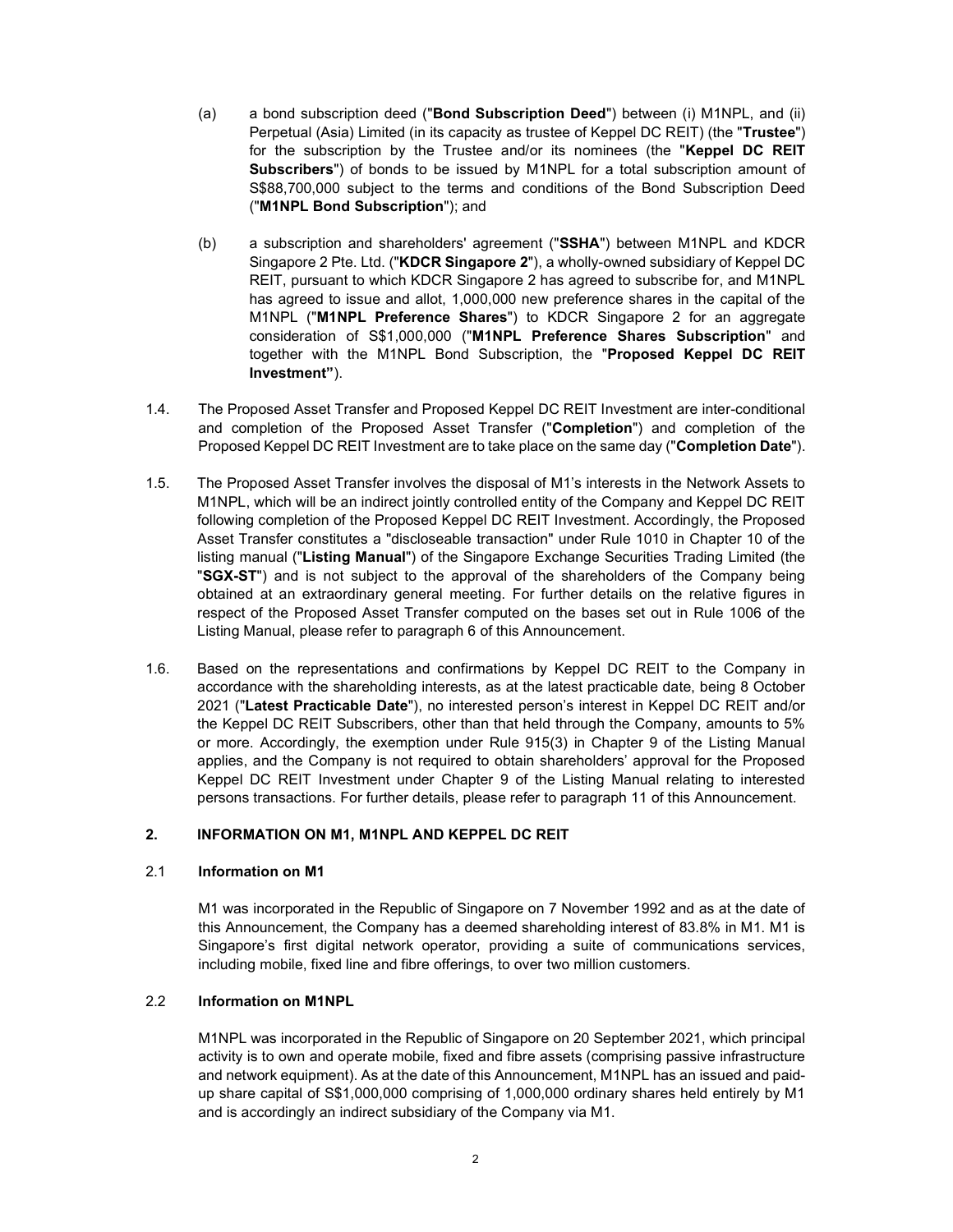Following completion of the Proposed Keppel DC REIT Investment, M1NPL will have a share capital of S\$2,000,000 consisting of (a) 1,000,000 ordinary shares held by M1; and (b) 1,000,000 preference shares held by KDCR Singapore 2. The Board of M1NPL shall have equal representation from M1 and Keppel DC REIT. As such, M1NPL will be an indirect jointly controlled entity of the Company and Keppel DC REIT following completion of the Proposed Asset Transfer and the Proposed Keppel DC REIT Investment.

## 2.3 Information on Keppel DC REIT

Listed on the Main Board of the SGX-ST on 12 December 2014, Keppel DC REIT is the first pure-play data centre real estate investment trust listed in Asia and on the Main Board of the SGX-S. Keppel DC REIT's investment strategy is to principally invest, directly or indirectly, in a diversified portfolio of income-producing real estate assets which are used primarily for data centre purposes, as well as real estate and assets necessary to support the digital economy. Keppel DC REIT is managed by Keppel DC REIT Management Pte. Ltd. ("Manager") and its key objectives are to provide the unitholders of Keppel DC REIT with regular and stable distributions, as well as achieve long-term growth while maintaining an optimal capital structure.

Keppel DC REIT is sponsored by Keppel Telecommunications & Transportation Ltd ('Keppel T&T"), a wholly owned subsidiary of the Company. Keppel T&T and Keppel Capital Holdings Pte. Ltd. ("KCH") each holds 50% of the shareholdings in the Manager, and each of Keppel T&T and KCH are in turn wholly owned subsidiaries of the Company.

All information on Keppel DC REIT in this paragraph 2 have been extracted from publicly available information and/or provided by Keppel DC REIT (as the case may be). In respect of such information, the Company has not independently verified the accuracy and correctness of the same and the Company's responsibility is limited to ensuring that such information has been accurately and correctly extracted and reproduced in this Announcement in its proper form and context.

# 3. MATERIAL TERMS OF THE PROPOSED ASSET TRANSFER

#### 3.1 Consideration for the Proposed Asset Transfer

The aggregate consideration payable by the M1NPL to M1 for the transfer of the Network Assets shall be an amount of up to S\$580,000,000 ("Purchase Consideration"), including any adjustments to reflect a consideration amount equivalent to the net book value of the Network Assets (as at a date no later than two (2) business days prior to Completion Date) in accordance with the terms and conditions of the ATA.

The Purchase Consideration was determined based on the net book value of the Network Assets as at 28 February 2021, being approximately S\$580,000,000, and was arrived at after arm's length negotiations between M1 and the M1NPL on a willing-buyer and willing-seller basis, taking into account, inter alia, (a) the valuation of the Network Assets as set out in the Valuation Report (as defined below); and (b) the rationale for and benefits to the Group arising from the Proposed Asset Transfer, details of which are set out paragraph 7 of this Announcement.

The Purchase Consideration will be satisfied by M1NPL via the payment of:

(a) S\$88,700,000 which is to be funded from the proceeds of the M1NPL Bonds Subscription; and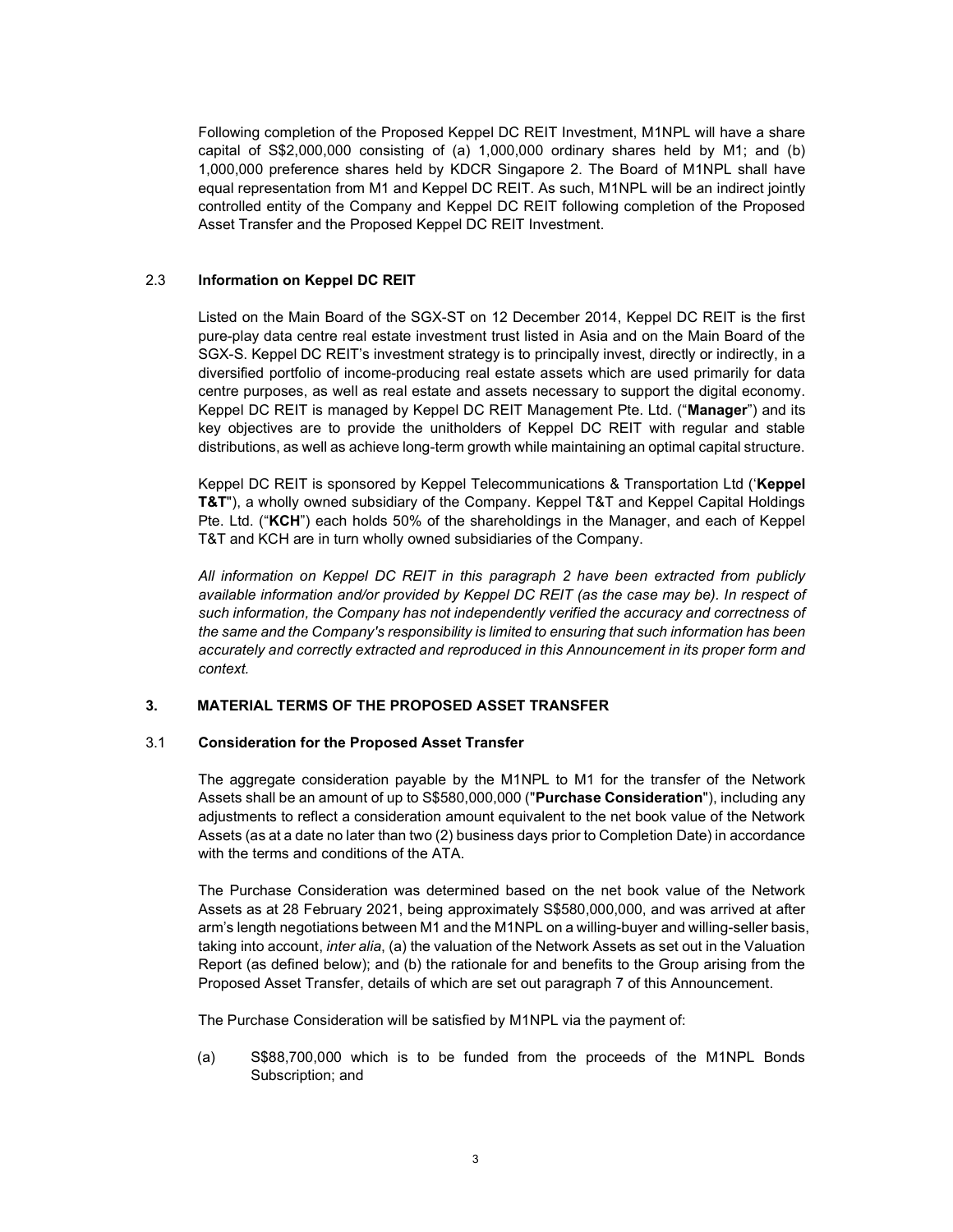(b) the balance consideration amount of up to S\$493,000,000 which is to be funded to M1NPL by way of the M1NPL External Financing (as defined below).

## 3.2 Conditions Precedent to the Proposed Asset Transfer

Completion of the Proposed Asset Transfer is subject to certain conditions precedents ("Conditions") being fulfilled or waived (as the case may be) by the Long Stop Date as defined in the ATA (or such other date as the Parties may agree in writing), including the following:

- (a) in respect of the material passive infrastructure and network equipment which is not owned by M1 and for which M1 has only a right to use granted by a third party ("Right to Use Shared Network Assets") and/or any embedded software in the Network Assets which are critical to the functioning of the Network Assets,
	- (i) where required, notifications or requests for consent by M1 to the relevant third parties for the assignment or novation of such rights of use of the Right to Use Shared Network Assets and/or software licence to M1NPL having been issued; or
	- (ii) in the event that there are any valid objections received and/or required consents not provided by such third parties aforementioned in paragraph 3.2(a) before the finalisation of the Network Assets in accordance with the ATA, the removal and exclusion of such relevant assets from the final list of Network Assets to be transferred pursuant to the terms and conditions of the ATA;
- (b) the relevant consents, licences, approvals, authorisations or waivers required to be obtained from M1's existing lenders having been obtained or notifications of the transfer of the Network Assets to such lenders having been issued by M1;
- (c) consents, licences, approvals, authorisations or waivers required to be obtained, on terms mutually acceptable to M1 and M1NPL, having been obtained, including:
	- (i) the approval from the Infocomm Media Development Authority ("IMDA") in relation to the Proposed Asset Transfer and the Proposed Keppel DC REIT Investment; and
	- (ii) the approval by the independent unitholders of Keppel DC REIT of the Proposed Keppel DC REIT Investment;
- (d) the transfer of the Network Assets upon the terms and conditions of the ATA not being prohibited or restricted by any statute, order, rule, regulation, directive, guideline or request (whether or not having the force of law) promulgated by any legislative, executive or regulatory body or other authority of Singapore (including the IMDA); and
- (e) M1NPL having obtained external financing for an aggregate amount of S\$493,000,000 for the purpose of satisfaction of the Purchase Consideration ("M1NPL External Financing").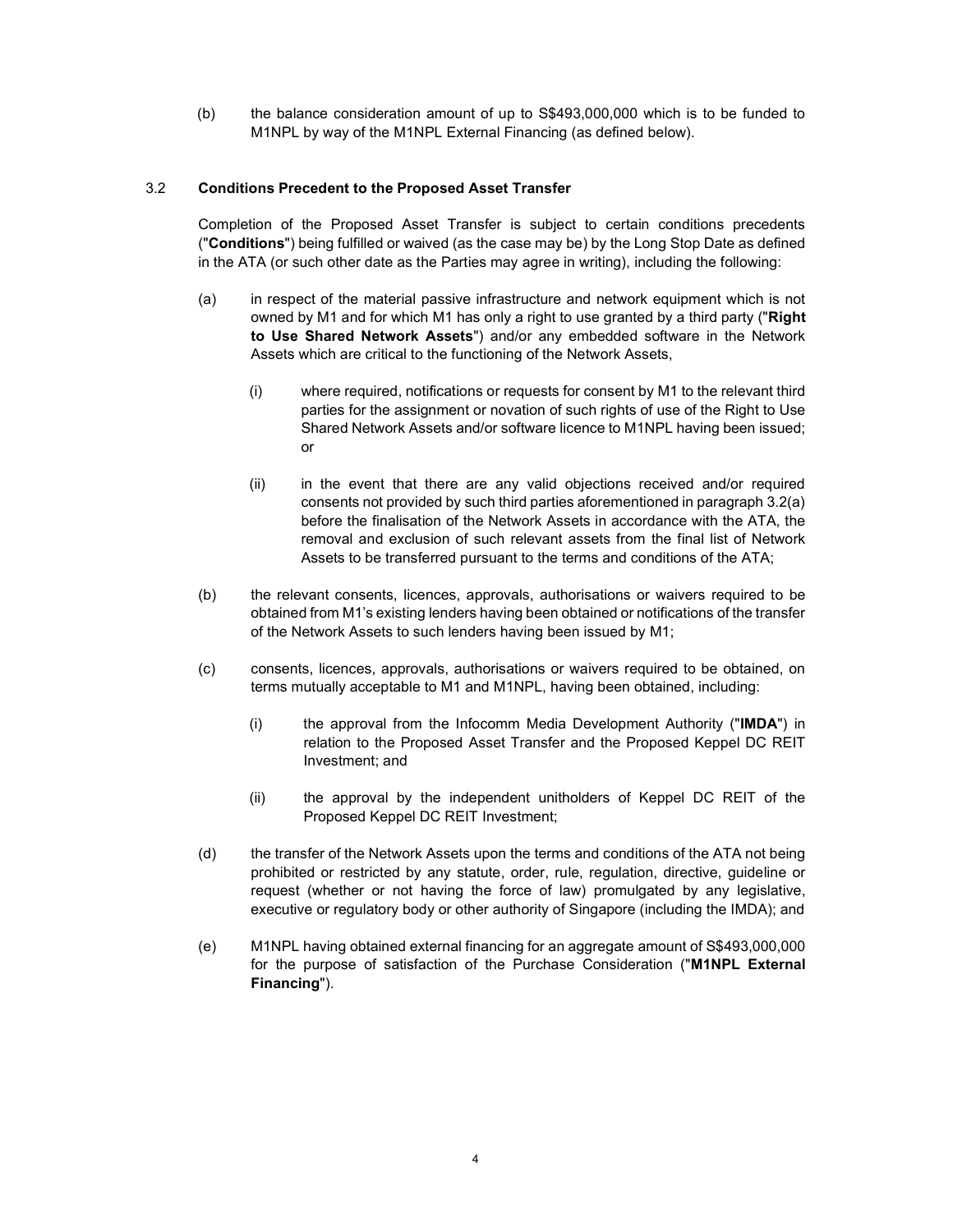## 4. MATERIAL TERMS UNDER THE NETWORK SERVICES AGREEMENT

The principal terms of the Network Services Agreement include, among others, the following:

- (a) the Network Services Agreement takes effect and is conditional on the completion of the sale and purchase of the Network Assets under the Asset Transfer Agreement;
- (b) the initial term of the Network Services Agreement is 15 years from the date the Network Services Agreement comes into effect (being the Completion Date);
- (c) M1 shall pay M1NPL a monthly network service fee for the provision by M1NPL to M1 of the access to and use of the network capacity of the Network Assets ("Network Services");
- (d) M1 shall be appointed by M1NPL as the sole and exclusive operator to operate, maintain and repair the Network Assets and any subsequent modifications, additions or enhancements thereto ("O&M Services") and M1NPL shall pay a monthly service fee to M1 for the O&M Services $^3$ ;
- (e) M1NPL and M1 shall provide the Network Services and the O&M Services respectively in accordance with all laws and authorisations; and
- (f) any variation, termination of or modification to the appointment of M1 by M1NPL to perform the O&M Services or appointment of a third party operator (by M1NPL) is subject to the consent of IMDA.

#### 5. MATERIAL TERMS OF THE PROPOSED KEPPEL DC REIT INVESTMENT

#### 5.1. The Bond Subscription Deed

- (a) Under the Bond Subscription Deed, the Keppel DC REIT Subscribers will subscribe for, and M1NPL will issue and allot, S\$88,700,000 in principal amount of bonds ("M1NPL Bonds") under the terms and conditions of the Bond Subscription Deed and the M1NPL Bonds.
- (b) The principal terms and conditions of the Bond Subscription Deed include, among others, the following:
	- (i) the M1NPL Bonds shall bear interest at a fixed rate of 9.17% per annum, calculated by reference to the outstanding principal amount thereof and at such interest rate, the payment of principal and interest would amount to S\$11.0 million per annum, payable semi-annually in arrears in each year;
	- (ii) the M1NPL Bonds (when issued) will constitute direct, unconditional, and (other than in respect of liabilities of M1NPL under the M1NPL Facility Agreement) unsubordinated obligations of M1NPL and will at all times rank pari passu among themselves and with all other present and future direct, unconditional, unsecured and (other than in respect of liabilities of M1NPL under the M1NPL Facility Agreement) unsubordinated obligations of the M1NPL other than those preferred by statute or applicable law, but in priority to any payment obligations

 $3$  Such fees paid by M1NPL to M1 for the O&M Services is recovered by M1NPL through the network service fees payable by M1 to M1NPL (as referred to in paragraph 4(c)), as a component of the calculation of the network service fees includes a recovery fee for such fees paid for the O&M Services.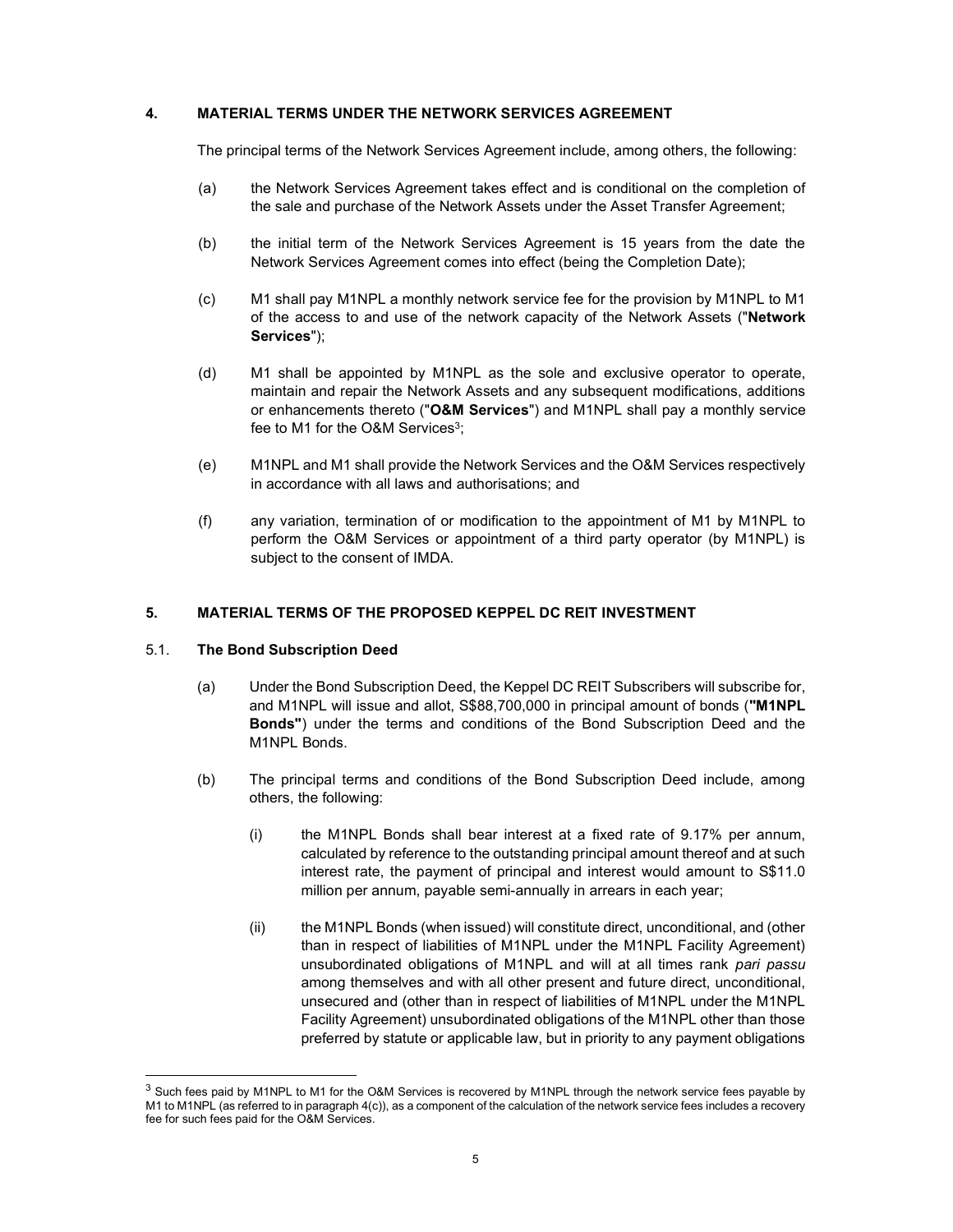of the M1NPL under any shareholder loans' provided by M1 to the M1NPL under the SSHA;

- (iii) the M1NPL Bonds shall not be redeemed, in whole or in part, at the option of M1NPL; and
- (iv) in the event of a change of control in M1NPL and subject to certain conditions under the M1NPL Facility Agreement being fulfilled, the M1NPL Bonds may be redeemed at the option of the subscribers of the M1NPL Bonds, in whole or in part, on the date of such change of control at a redemption price equal to 100 per cent. (100%) of the outstanding principal amount, together with all accrued but unpaid interest.

#### 5.2. M1NPL Preference Shares Subscription

- (a) As part of the transaction, to provide additional protection to the Keppel DC REIT Subscribers, KDCR Singapore 2 will, pursuant to the SSHA, subscribe for 1,000,000 M1NPL Preference Shares for an aggregate consideration of S\$1,000,000 ("Subscription Consideration").
- (b) Completion of the M1NPL Preference Shares Subscription is subject to certain conditions precedents being fulfilled or waived (as the case may be) by the date falling six (6) months after the date of the SSHA (or such other date as the relevant parties may agree in writing), including the following:
	- (i) the execution of each of the ATA, the Network Services Agreement, the acquisition loan facility agreement in relation to the M1NPL External Financing ("M1NPL Facility Agreement"), the Bond Subscription Deed and the SSHA (collectively, the "Transaction Documents" and the transactions referred thereto, collectively the "Proposed Transactions")), and all conditions precedent to closing or funding (as the case may be) contained in the Asset Transfer Agreement, the Network Services Agreement, the M1NPL Facility Agreement and the Bond Subscription Deed being satisfied or waived in accordance with their terms and such agreements not having been terminated in accordance with their terms;
	- (ii) the receipt by KDCR Singapore 2 of a copy of the written consent from the IMDA in relation to the entry into the Transaction Documents;
	- (iii) the approval by the independent unitholders of Keppel DC REIT for the entry into the Bond Subscription Deed and the SSHA having been obtained; and
	- (iv) the receipt of confirmation from the Monetary Authority of Singapore as to whether the M1NPL Bonds qualify as "qualifying project debt securities" under the Income Tax Act (Chapter 134 of Singapore).
- (c) The rights attaching to the M1NPL Preference Shares, include the following:
	- (i) the holder of the M1NPL Preference Shares will be entitled to receive notice of and be entitled to attend and speak at, but will generally not be entitled to vote at the general meeting of M1NPL, save as provided by law, M1NPL's Constitution and/or the SSHA. However, the holder of the M1NPL Preference Shares will be entitled to attend and vote at any general meeting (on the basis of one vote per M1NPL Preference Share) on certain matters which affect the rights of the holders of the M1NPL Preference Share, including the winding up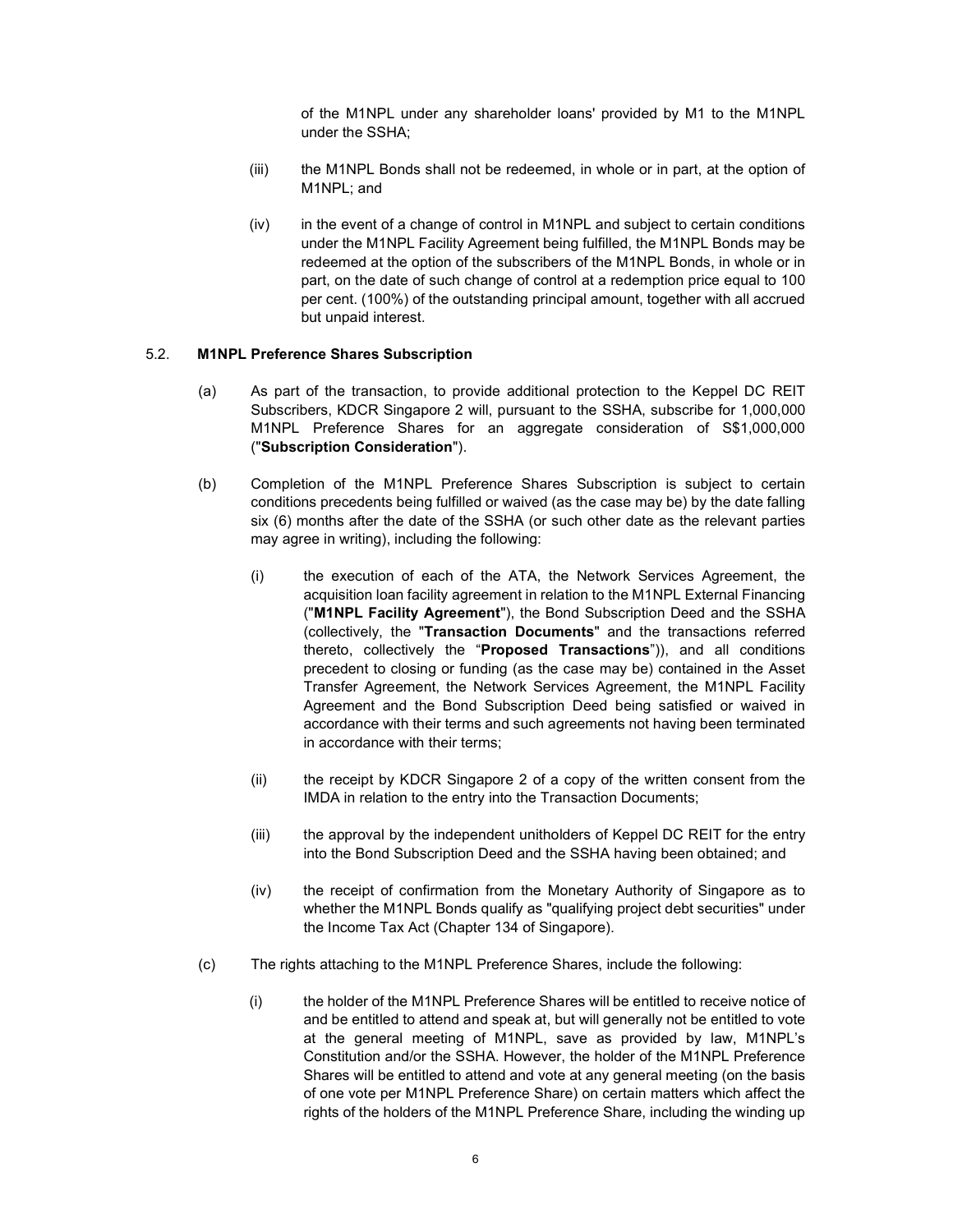of M1NPL or any amendment to M1NPL's Constitution which would amount to a variation of the rights given to the holders of M1NPL Preference Shares; and

- (ii) the holder of the M1NPL Preference Shares will be entitled to receive all proceeds out of the assets and funds of M1NPL available for distribution upon the dissolution and/or liquidation of M1NPL and be entitled to all the rights to any dividend or distribution (if any) by M1NPL, as may be determined by the board of directors of M1NPL out of the available profits of M1NPL.
- (d) In addition to the rights attaching to the M1NPL Preference Shares set out in paragraph 5.1(c), KDCR Singapore 2, as the holder of the M1NPL Preference Shares, shall also be entitled to the following in accordance with the SSHA:
	- (i) KDCR Singapore 2 shall be entitled to nominate three (3) out of the six (6) directors on the board of M1NPL; and
	- (ii) KDCR Singapore 2 shall be entitled to certain reserved matters as set out in the SSHA which will require the prior written consent of the simple majority of the board of directors of M1NPL (with affirmative votes from at least two directors appointed by M1 and two directors appointed by KDCR Singapore 2).

#### 5.3. Proceeds from the Proposed Keppel DC REIT Investment

The aggregate proceeds of S\$89,700,000 from the Proposed Keppel DC REIT Investment will be used by M1NPL to fund mainly a portion of the Purchase Consideration as described in paragraph 3.1 of this Announcement and any balance will be used to fund the relevant costs and expenses<sup>4</sup> in relation to the Proposed Keppel DC REIT Investment.

# 6. RELATIVE FIGURES UNDER CHAPTER 10 OF THE LISTING MANUAL IN RELATION TO THE PROPOSED ASSET TRANSFER

For the purposes of Chapter 10 of the Listing Manual, the relative figures computed on the bases set out in Rule 1006 of the Listing Manual based on the latest announced unaudited consolidated financial statements of the Group for the financial period ended 30 June 2021 ("1H2021") are set out below:

| <b>Rule 1006</b> | <b>Bases</b>                                                                                                                                                                                                                    | Relative figure (%)  |
|------------------|---------------------------------------------------------------------------------------------------------------------------------------------------------------------------------------------------------------------------------|----------------------|
| (a)              | The net asset value ("NAV") of the Network Assets to be<br>disposed of, compared with the Group's NAV.                                                                                                                          | $5.03\%^{(1)}$       |
| (b)              | The net profits <sup>(2)</sup> attributable to the Network Assets disposed,<br>compared with the Group's net profit.                                                                                                            | Not applicable $(2)$ |
| (c)              | The aggregate value of the Purchase Consideration <sup>(3)</sup><br>received, compared with the Company's<br>market<br>capitalisation <sup>(3)</sup> based on the total number of issued shares<br>(excluding treasury shares). | 6.05%                |
| (d)              | The number of equity securities issued by the Company as<br>consideration for an acquisition, compared with the number<br>of equity securities previously in issue.                                                             | Not applicable       |

<sup>&</sup>lt;sup>4</sup> In accordance with the terms and conditions of the SSHA, M1NPL will reimburse Keppel DC REIT up to S\$2.7 million of the fees and expenses incurred or to be incurred by Keppel DC REIT in connection with the Proposed Keppel DC REIT Investment.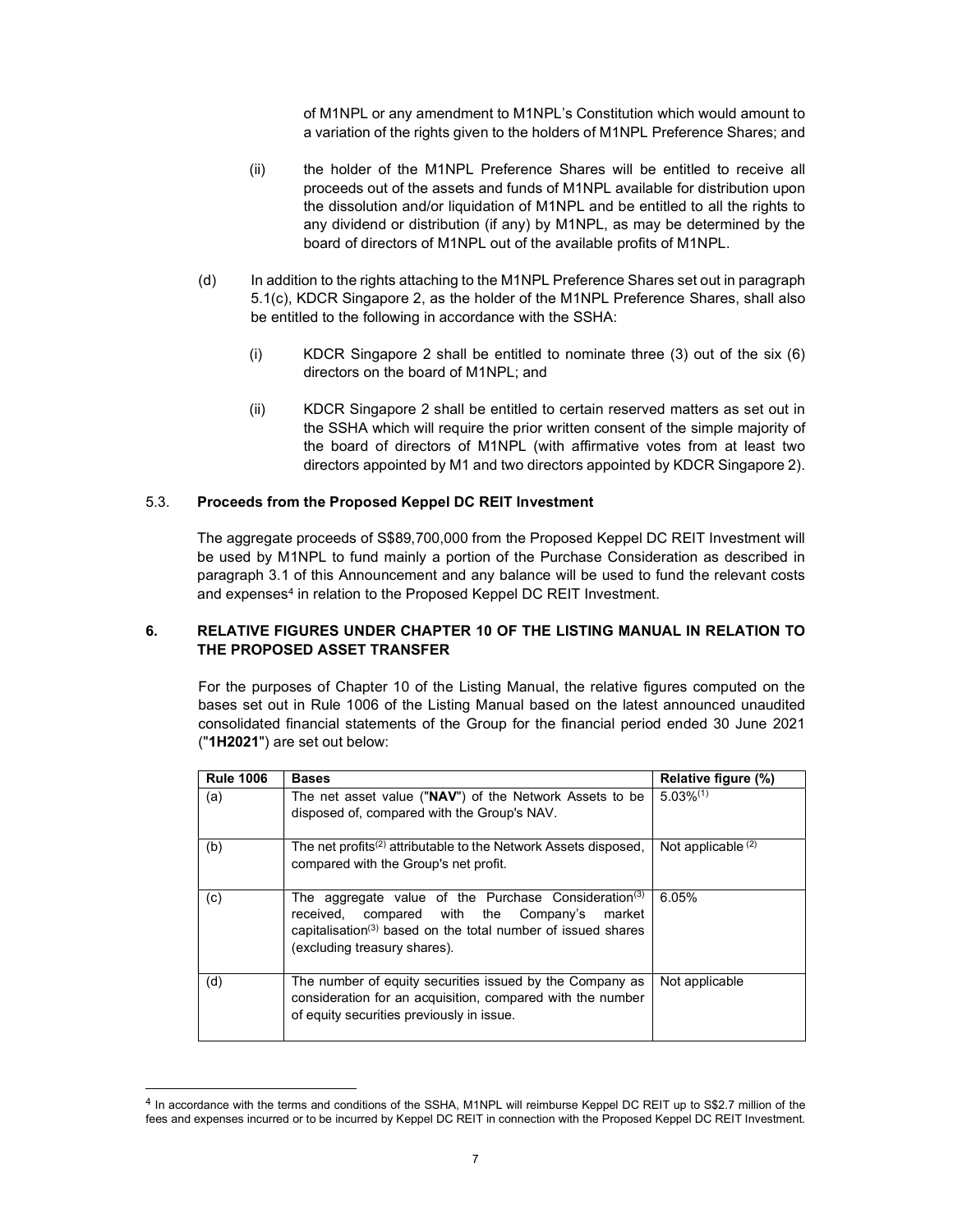| <b>Rule 1006</b> | <b>Bases</b>                                                                                                                                                                                                                                                                                                                | Relative figure (%) |
|------------------|-----------------------------------------------------------------------------------------------------------------------------------------------------------------------------------------------------------------------------------------------------------------------------------------------------------------------------|---------------------|
| (e)              | The aggregate volume or amount of proved and probable<br>reserves to be disposed of, compared with the aggregate of<br>the Group's proved and probable reserves. This basis is<br>applicable to a disposal of mineral, oil or gas assets by a<br>mineral, oil and gas company, but not to an acquisition of<br>such assets. | Not applicable      |

#### Notes:

- (1) Based on the NAV of the Network Assets, being approximately S\$580 million as at 28 February 2021 (being the latest date at which the NAV of the Network Assets was assessed), compared with the Group's NAV, being approximately S\$11,529 million as at 30 June 2021, based on the latest announced unaudited consolidated financial statements of the Group for 1H2021.
- (2) Under Rule 1002(3)(b) of the Listing Manual, "net profits" means profit or loss including discontinued operations that have not been disposed and before income tax and non-controlling interests. Due to the wide-ranging nature of the Network Assets as an integral part of M1's mobile, fixed and fibre business, it is impracticable to segregate and identify the portions of the profits which are attributable to the Network Assets for the purposes of this Rule 1006(b). In view of the foregoing, computation of the relative figure under this base will not be applicable. However, purely for illustrative purposes and assuming that the net profits attributable to the Network Assets is equivalent to the net profits of M1 for 1H2021, the net profits of the Network Assets for 1H2021 (being approximately S\$32 million) compared against the net profits of the Group for 1H2021 (being approximately S\$516 million) amounts to a relative figure of 6.2%.
- (3) Based on the Purchase Consideration of S\$580,000,000 and the market capitalisation of the Company of approximately S\$9,584 million (determined by multiplying the total number of Shares in issue Shares (excluding treasury shares)) by S\$5.267, being the volume weighted average price of the Shares transacted on 13 October 2021, being the last full market day preceding the date of the entry into the ATA.

As the relative figures set out under Rule 1006(a) and Rule 1006(c) of the Listing Manual exceeds 5% but does not exceed 20%, pursuant to Rules 1007 and 1010 of the Listing Manual, the Proposed Asset Transfer constitutes a "discloseable transaction" and is therefore not subject to shareholders' approval in an extraordinary general meeting.

# 7. RATIONALE AND BENEFITS OF THE PROPOSED ASSET TRANSFER

The Proposed Asset Transfer is part of the Group's asset-light business model under the Company's Vision 2030. Realising value from M1's Network Assets will free up capital that can be used to help M1 invest in new capabilities and also fund other growth initiatives. It is intended for M1 to continue to operate and maintain the Network Assets to uphold network quality and availability after Completion. M1 will also continue to sharpen its focus on customer-centricity and its transformation into Singapore's first digital network operator.

#### 8. INTENDED USE OF PROCEEDS FROM PROPOSED ASSET TRANSFER

M1 expects to receive net proceeds of approximately S\$480 million (after deducting all costs and expenses) from the Proposed Asset Transfer ("Asset Transfer Proceeds").

The Asset Transfer Proceeds will be used by M1 for general corporate purposes, working capital, business expansions, repayment of loans and/or any other actions to enhance M1's shareholder value as it deems fit in its discretion.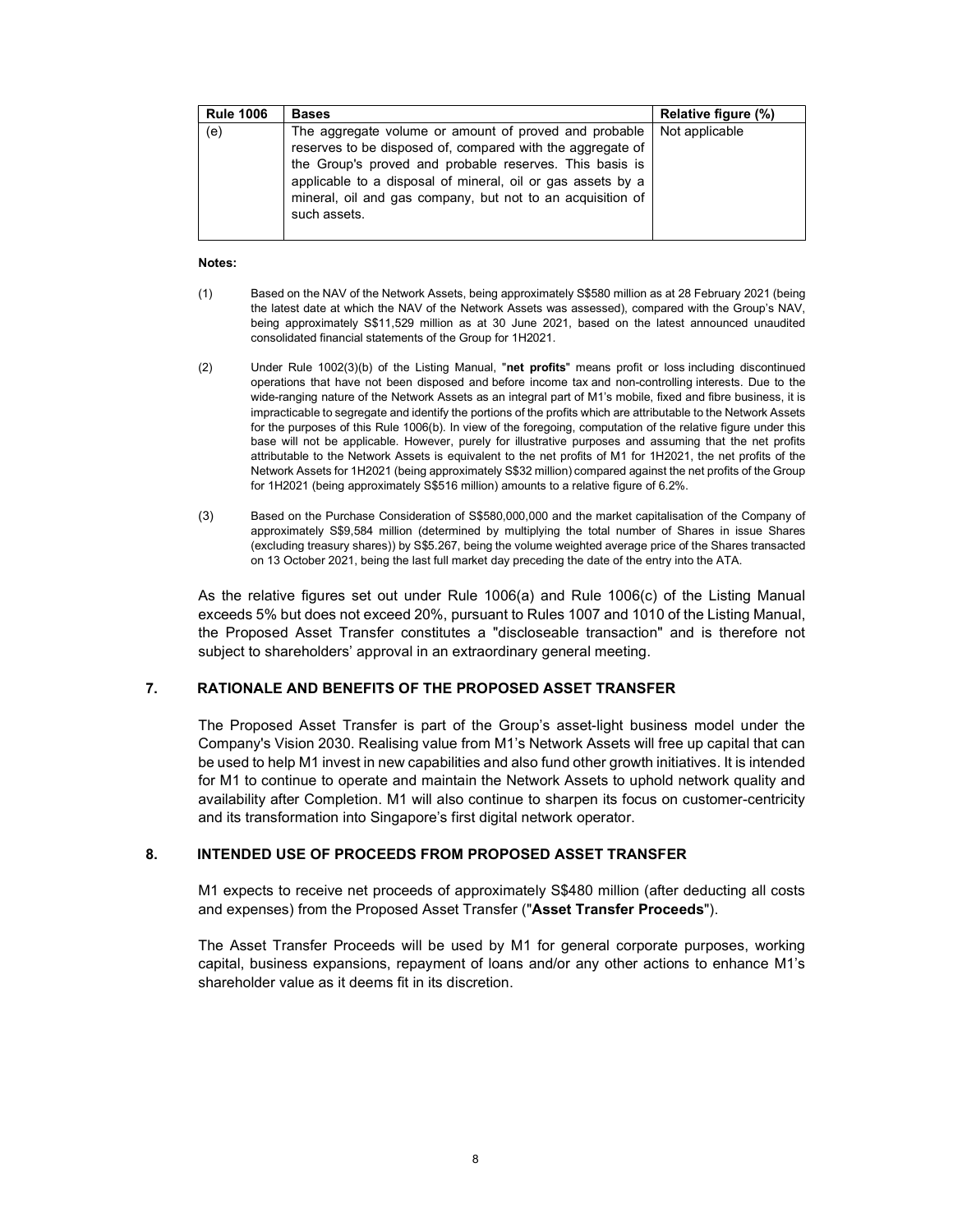## 9. FINANCIAL INFORMATION

### 9.1. Value Attributable to the Network Assets

## (a) Book Value and Net Asset Value ("NAV")

As at 28 February 2021<sup>5</sup>, both the (a) book value attributable to the Network Assets; and (b) NAV attributable to the Network Assets, are approximately S\$580 million respectively.

## (b) Valuation of Network Assets

RSM Corporate Advisory Pte Ltd ("RSM"), an independent valuer, was commissioned by M1 to provide an independent valuation of the Network Assets. Based on the valuation report dated 11 October 2021 issued by RSM (the "Valuation Report"), the market value range of the Network Assets as at 31 March 2021 ('Valuation Date") is estimated to be from S\$586 million to S\$599 million. In arriving at its opinion, RSM has estimated the market value of the Network Assets based on the enterprise value of the business of owning the Network Assets and providing network services as the Network Assets derives their value entirely from this business.

# 9.2. No Excess or Deficit of Proceeds over Book Value

As mentioned in paragraph 3.1 of this Announcement, the Purchase Consideration represents an amount equal to the net book value of the Network Assets. Accordingly, there will no excess or deficit of the Asset Transfer Proceeds over the net book value of the Network Assets arising from the Proposed Asset Transfer.

# 10. FINANCIAL EFFECTS OF THE PROPOSED TRANSACTIONS

#### 10.1. Bases and Assumptions

For illustration purposes only, the following is an analysis and illustration of the financial effects of the Proposed Transactions $^6$  on the Group, based on the latest audited consolidated financial statements of the Group for the financial year ended 31 December 2020 ("FY2020").

The financial effects as set out herein are for illustrative purposes only and do not necessarily reflect the actual financial results or the future financial performance and condition of the Group following Completion.

The financial effects of the Proposed Transactions were computed based on the following assumptions:

- (a) the financial effects on the Company's earnings per share ("EPS") for FY2020 are computed assuming that the Proposed Transactions were completed on 1 January 2020; and
- (b) the financial effects on the Company's net tangible assets ("NTA") per share as at 31 December 2020 are computed assuming that the Proposed Transactions were completed on 31 December 2020.

<sup>5</sup> 28 February 2021 being the latest date at which the book value and NAV of the Network Assets was assessed.

 $6$  Given the inter-conditionality and relationship between among others, the Proposed Asset Transfer, the Proposed KDCR Investment and M1NPL External Financing, the financial effects of the Proposed Transactions (which includes the Proposed Asset Transfer, Proposed KDCR Investment, M1NPL External Financing and the transactions contemplated under the Network Services Agreement) as a whole have been considered under this section for completeness.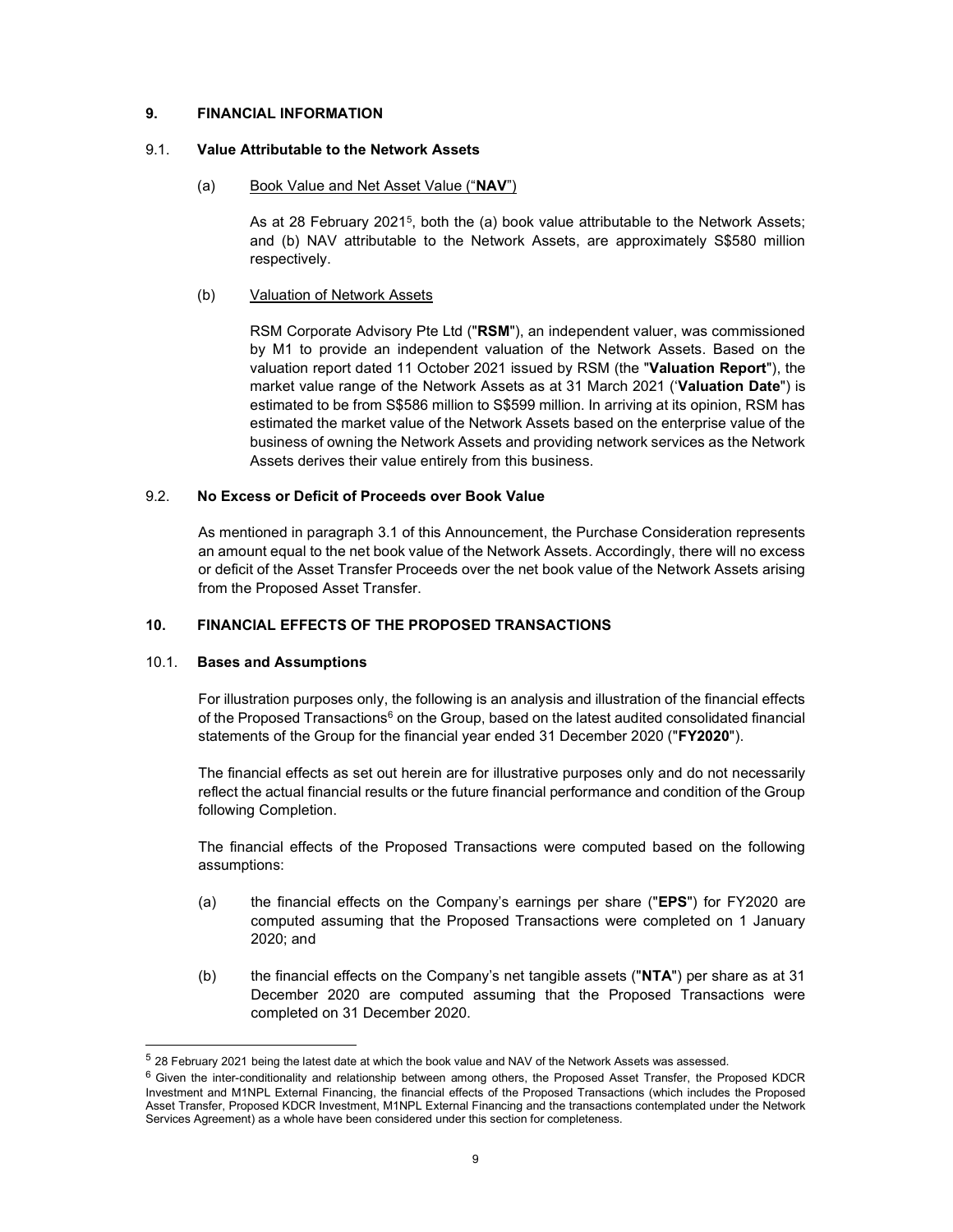# 10.2. Share Capital

As there will be no issuance of Shares by the Company pursuant to the Proposed Transactions, there will be no impact on the issued and paid-up share capital of the Company.

# 10.3. Earnings per Share

|                                                                                                 | <b>Before</b><br>the Proposed<br><b>Transactions</b> | After<br>the Proposed<br><b>Transactions</b> |
|-------------------------------------------------------------------------------------------------|------------------------------------------------------|----------------------------------------------|
| Net loss attributable to Shareholders<br>(S\$ million)                                          | 506                                                  | 486                                          |
| Weighted average number of issued shares<br>of the Company (excluding treasury shares)<br>(000) | 1,818,398                                            | 1,818,398                                    |
| Loss per share (S\$ cents)                                                                      | 27.8                                                 | 26.7                                         |

# 10.4. NTA

|                                                                              | <b>Before</b><br>the Proposed<br><b>Transactions</b> | After<br>the Proposed<br><b>Transactions</b> |
|------------------------------------------------------------------------------|------------------------------------------------------|----------------------------------------------|
| NTA (S\$ million)                                                            | 9,120                                                | 9,120                                        |
| Number of issued shares of the Company<br>(excluding treasury shares) ('000) | 1,817,506                                            | 1,817,506                                    |
| NTA per share (S\$)                                                          | 5.02                                                 | 5.02                                         |

# 11. INTERESTS OF DIRECTORS AND CONTROLLING SHAREHOLDERS

- 11.1. As at the Latest Practicable Date, the Company has (through its wholly owned subsidiaries) a deemed interest in approximately 19.97% of the total number of issued units of Keppel DC REIT.
- 11.2. Temasek Holdings (Private) Limited ("Temasek") is a controlling shareholder of the Company and as at the Latest Practicable Date, has a deemed interest in approximately 22.4% of the total number of issued units of Keppel DC REIT (which includes its deemed interest held through the Company). Accordingly, Keppel DC REIT would be considered an associate of Temasek as an interested person with respect to the Company.
- 11.3. Rule 915(3) of the Listing Manual provides an exception from Rules 905, 906 and 907 of the Listing Manual in respect of a transaction between an entity at risk (in this case M1NPL) and an investee company (in this case Keppel DC REIT), where the interested person's interest in the investee company, other than held through the issuer (in this case, the Company), is less than 5%.
- 11.4. Based on the representations and confirmations by Keppel DC REIT to the Company in accordance with its latest shareholding interests as at the Latest Practicable Date, no interested person's (including Temasek) interest in Keppel DC REIT and/or the Keppel DC REIT Subscribers, other than that held through the Company, amounts to 5% or more. Accordingly, the exemption under Rule 915(3) in Chapter 9 of the Listing Manual applies, and the Company